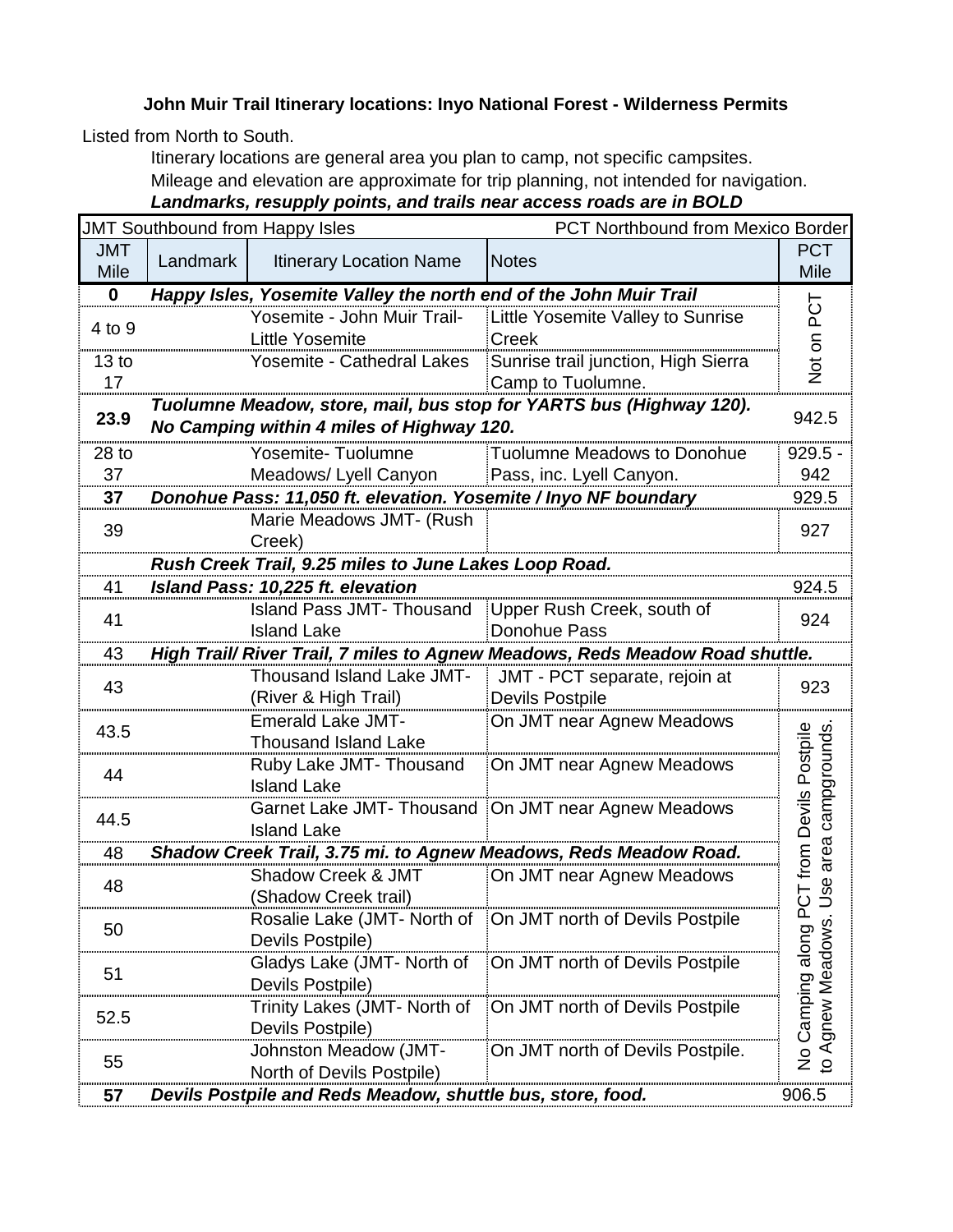| <b>JMT Southbound from Happy Isles</b> |          |                                                                   | <b>PCT Northbound from Mexico Border</b>                       |            |
|----------------------------------------|----------|-------------------------------------------------------------------|----------------------------------------------------------------|------------|
| <b>JMT</b>                             | Landmark | <b>Itinerary Location Name</b>                                    | <b>Notes</b>                                                   | <b>PCT</b> |
| <b>Mile</b>                            |          |                                                                   |                                                                | Mile       |
| 61                                     |          | Red Cones Trail (Mammoth Pass), 2.5 mi. to Mammoth Lakes Road     |                                                                | 903.3      |
|                                        |          | Crater Meadow, Upper (JMT                                         | nearest camp location to Reds                                  | 903        |
| 61                                     |          | South of Devils Postpile)                                         | Meadow.                                                        |            |
|                                        |          | Deer Creek JMT Junction                                           |                                                                | 901        |
| 63                                     |          | (South of Devils Postpile)                                        |                                                                |            |
|                                        |          | Duck Pass Trail, 7 miles to Mammoth Lakes Road                    |                                                                |            |
|                                        |          | <b>Duck Creek JMT Junction</b>                                    | no camping at Duck Lake outflow                                | 895.5      |
| 68                                     |          | (Duck Pass)                                                       |                                                                |            |
|                                        |          | Purple Lake JMT                                                   | (Duck no camping at Purple Lake outflow                        | 893        |
| 71                                     |          | Pass)<br>Virginia, Lake JMT                                       |                                                                | 891        |
|                                        |          | (Duck Pass)                                                       |                                                                |            |
| 72.5                                   |          | <b>Tully Hole JMT- Upper</b>                                      | includes Upper Fish Creek between                              | 887 -      |
| 74.5                                   |          | Cascade/McGee Pass                                                | Tully Hole and McGee Pass                                      | 889        |
|                                        |          | McGee Pass Trail, 11.5 miles to McGee Creek Road.                 |                                                                | 889.5      |
|                                        |          |                                                                   | Chief Lake JMT- Silver Divide includes Goodale trail junction, | 886        |
| 78                                     |          |                                                                   | Papoose Lakes                                                  |            |
|                                        |          | Lake of the Lone Indian JMT-                                      |                                                                | 886        |
| 78                                     |          | <b>Silver Divide</b>                                              |                                                                |            |
|                                        |          | <b>Warrior Lake JMT- Silver</b>                                   | no campsites at Squaw Lake                                     | 885.5      |
| 78                                     |          | <b>Divide</b>                                                     |                                                                |            |
| 80                                     |          | Silver Pass: 10,950 ft. elevation                                 |                                                                | 885        |
|                                        |          | Silver Pass Lake JMT- north                                       |                                                                | 884.5      |
| 80.5                                   |          | of Lake Edison                                                    |                                                                |            |
|                                        |          | Silver Pass Creek JMT- north                                      |                                                                | 883        |
| 81                                     |          | of Lake Edison                                                    |                                                                |            |
| 85                                     |          | Mono Pass Trail iunction. 15 mi. to Rock Creek Road via Mono Pass |                                                                | 878.5      |
|                                        |          | <b>Quail Meadows JMT-Mono</b>                                     | <b>Near Lake Edison - Vermilion</b>                            | 877        |
| 87                                     |          | Creek (Lake Edison)                                               | <b>Resort (VVR) resupply, mail</b>                             |            |
|                                        |          | Bear Creek Meadows, Upper                                         | no camping within 2 miles south of                             | 869        |
| 97                                     |          | JMT- (Lake Edison)                                                | Bear Creek trail junction                                      |            |
|                                        |          | <b>Rosemarie Meadow JMT-</b>                                      |                                                                | 868        |
| 97                                     |          | <b>Seldon Pass</b>                                                |                                                                |            |
|                                        |          | Marshall Lake JMT- Seldon                                         |                                                                | 867        |
| 98.5                                   |          | Pass                                                              |                                                                |            |
|                                        |          | Marie Lake JMT- Seldon                                            |                                                                | 866        |
| 99                                     |          | Pass                                                              |                                                                |            |
| 100.5                                  |          | Seldon Pass: 10,900 ft. elevation                                 |                                                                | 865.5      |
|                                        |          | Heart Lake JMT- Sallie Keys                                       |                                                                | 865        |
| 101                                    |          | near Florence Lake                                                |                                                                |            |
|                                        |          | Sallie Keyes Lakes JMT near                                       |                                                                | 864        |
| 102                                    |          | <b>Florence Lake</b>                                              |                                                                |            |
|                                        |          | Senger Creek JMT- Sallie                                          |                                                                | 862        |
| 104                                    |          | Keys near Florence Lake                                           |                                                                |            |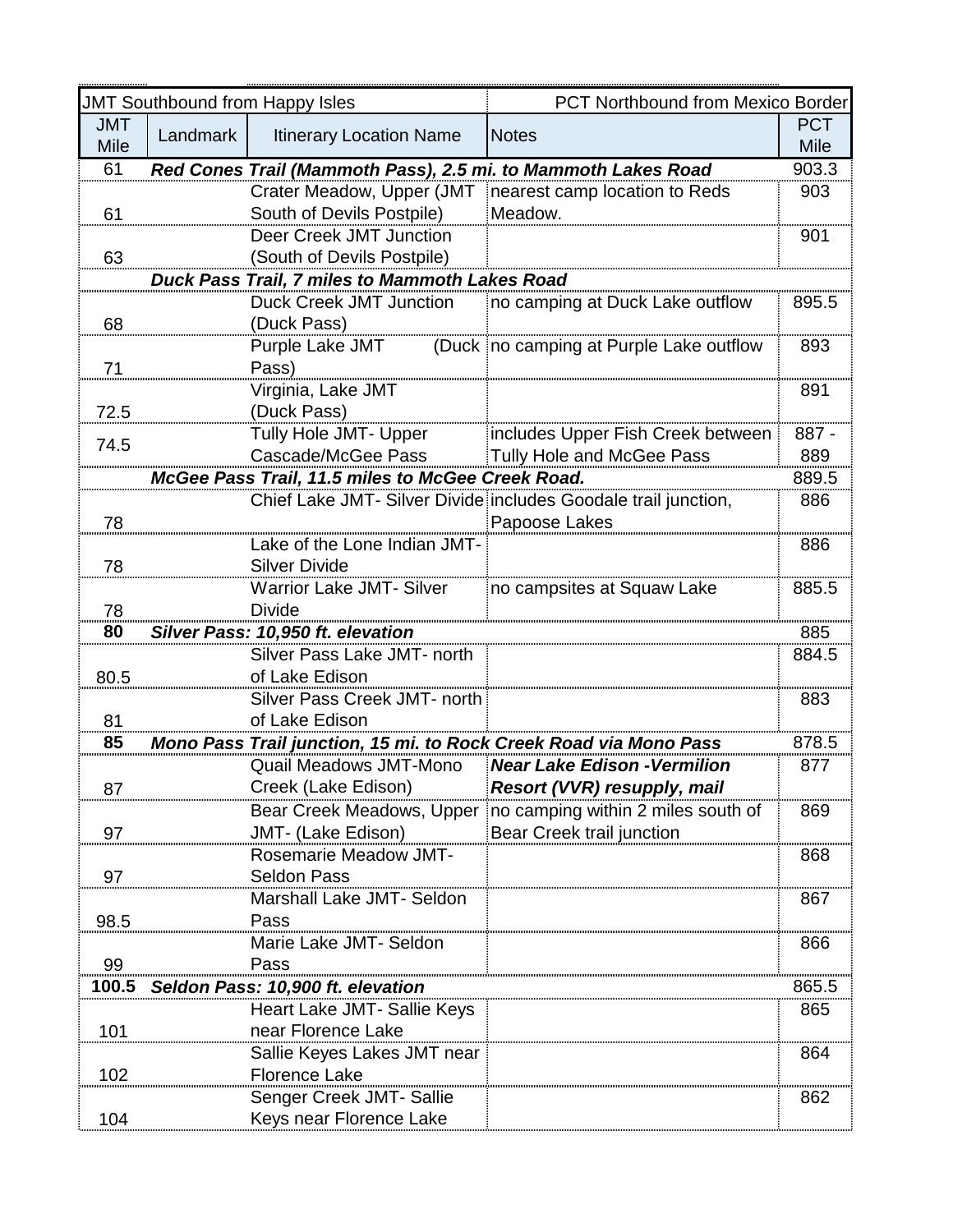|             |          | <b>JMT Southbound from Happy Isles</b>                         | PCT Northbound from Mexico Border                                           |             |
|-------------|----------|----------------------------------------------------------------|-----------------------------------------------------------------------------|-------------|
| <b>JMT</b>  | Landmark | <b>Itinerary Location Name</b>                                 | <b>Notes</b>                                                                | <b>PCT</b>  |
| <b>Mile</b> |          |                                                                |                                                                             | <b>Mile</b> |
| 108         |          |                                                                | Muir Trail Ranch: mail resupply. Camping not recommended at Blayney         |             |
| 109         |          |                                                                | San Joaquin-JMT PiuteCreek San Joaquin / Muir Trail Ranch                   | 856         |
| 110         |          |                                                                | Piute Pass Trail junction, 17 mi. to North Lake Road, 20 mi to Pine Creek   | 856         |
| 110 to      |          | SEKI - Goddard (28)                                            | Aspen Meadow & Goddard Creek                                                | 851 to      |
| 114         |          |                                                                | Junction                                                                    | 855         |
| 114 to      |          | SEKI - McClure Meadow (33)                                     | Evolution Valley, McClure, and                                              | 845 to      |
| 121         |          |                                                                | <b>Colby Meadows</b>                                                        | 851         |
| 121 to      |          | SEKI - Evolution Basin (34)                                    | Evolution Lake, Wanda Lake, to                                              | 838.5 to    |
| 127         |          |                                                                | <b>Muir Pass</b>                                                            | 845         |
| 127.5       |          | Muir Pass: 11,955 ft. elevation                                |                                                                             | 838.5       |
| 127.5       |          | SEKI - LeConte Canyon (39)                                     | Helen Lake, Big Pete, Grouse, and                                           | 822 to      |
| to 140      |          |                                                                | Deer Meadow                                                                 | 838.5       |
| 135         |          | <b>Bishop Pass Trail junction, 10 miles to South Lake</b>      |                                                                             | 831         |
|             |          | SEKI - Dusy Basin (42)                                         | between Bishop Pass and LeConte                                             |             |
| 140 to      | 149      | SEKI - Palisade Basin (45)                                     | Palisade Lakes to MatherPass 817                                            | to 822      |
| 149.5       |          | <b>Mather Pass: 12,080 ft. elevation</b>                       |                                                                             | 817         |
| 149.5       |          | SEKI - Upper Basin(46)                                         | Mather Pass to Pinchot Pass; SF                                             | 807 to      |
| to 159      |          |                                                                | Kings River, Lake Marjorie                                                  | 817         |
| 155         |          | Taboose Pass Trail junction, 8.75 miles to trailhead           |                                                                             | 810         |
| 159         |          | Pinchot Pass: 12,100 ft. elevation                             |                                                                             | 807         |
| 159 to      |          | SEKI - Twin Lakes (56)                                         | Pinchot Pass to Castle Domes;                                               | 800.5 to    |
| 166         |          |                                                                | upper Woods Creek                                                           | 807         |
| 162.5       |          | Sawmill Pass Trail junction, 13.5 miles to trailhead.          |                                                                             | 803.5       |
| 166 to      | 171      | SEKI-Woods Creek JCT(58)                                       | Woods Creek, south fork<br>796.5                                            | to 800.5    |
| 170.5       |          | Baxter Pass Trail junction, 13 miles to trailhead.             |                                                                             | 796         |
| 171 to      |          | SEKI - Rae Lakes (62)                                          | Dollar Lake to Glen Pass, including                                         | 791 to      |
| 175.5       |          |                                                                | Rae Lakes. 1 night limit per lake.                                          | 796.5       |
| 175.5       |          | Glen Pass: 11,980 ft. elevation                                |                                                                             | 791         |
| 178         |          | Kearsarge Pass Trail junction, 6.5 miles to Onion Valley Road. |                                                                             | 789         |
| 178*        |          | SEKI - Kearsarge Lakes(64)                                     | No camping at Bullfrog Lake                                                 | 788.5       |
| 175.5       |          | SEKI - Charlotte Lake (63)                                     | Glen Pass to south of Kearsarge                                             | 787 to      |
| to 179      |          |                                                                | trail                                                                       | 791         |
| 179.5       |          |                                                                | <b>Bubbs Creek Trail junction, 12 miles to Roads End in Kings Canyon NP</b> | 787         |
|             |          | SEKI - Bubbs Creek (66)                                        | Junction Meadow, Bubbs Creek                                                | not on      |
|             |          |                                                                | <b>Trail to Cedar Grove-Roads End</b>                                       | <b>PCT</b>  |
| 179 to      |          | <b>SEKI - Center Basin - Vidette</b>                           | <b>Vidette Meadow to Forester Pass</b>                                      | 779.5 to    |
| 187         |          | (65)                                                           |                                                                             | 787         |
| 187         |          | Forester Pass: 13,200 ft. elevation                            |                                                                             | 779.5       |
| 187 to      |          | SEKI - Tyndall Creek (80)                                      | Forester Pass to Bighorn Plateau;                                           | 773 to      |
| 195         |          |                                                                | <b>Shepherd Pass junction</b>                                               | 779.5       |
| 192         |          | Shepherd Pass Trail junction, 13 miles to trailhead.           |                                                                             | 774.5       |
| $195$ to    | 200      | SEKI - Wallace Creek (81)                                      | Wallace Creek drainage<br>770                                               | to 773      |
| 203         |          | SEKI - Crabtree (83)                                           | inc. Guitar Lake, Whitney Creek,                                            | 763 to      |
|             |          |                                                                | <b>PCT from Sandy Meadow to Guyot</b>                                       | 770         |
|             |          |                                                                |                                                                             |             |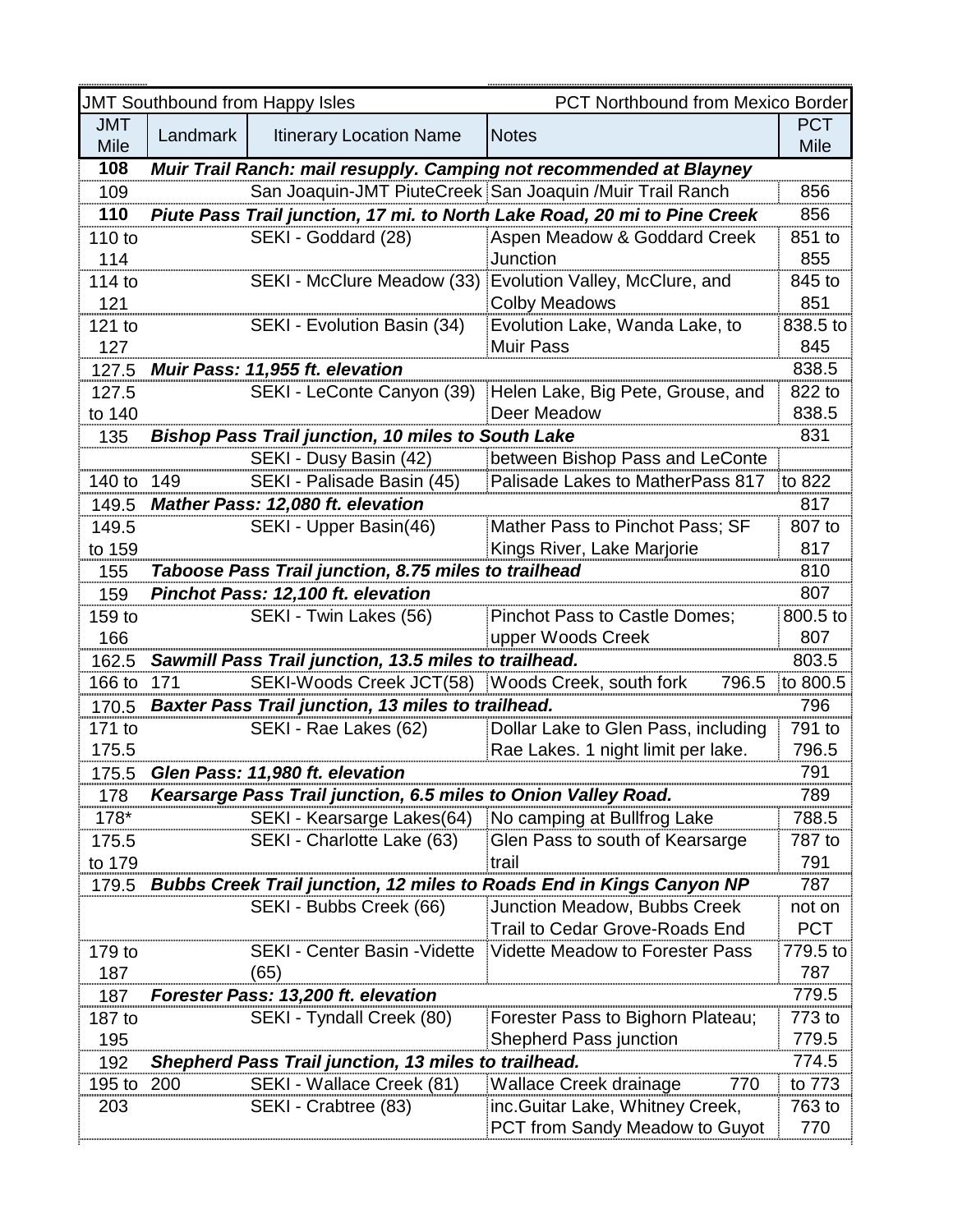|                     |          | <b>JMT Southbound from Happy Isles</b>                                                                                                                | Northbound from Whitney Portal                                                        |                            |
|---------------------|----------|-------------------------------------------------------------------------------------------------------------------------------------------------------|---------------------------------------------------------------------------------------|----------------------------|
| <b>JMT</b><br>Mile  |          | Landmark   Itinerary Location Name                                                                                                                    | <b>Notes</b>                                                                          | <b>NOBO</b><br><b>Mile</b> |
| 203                 | junction | <b>PCT-JMT</b> SEKI - Crabtree (83)                                                                                                                   | Summit of Mt. Whitney to Crabtree,<br>including Guitar Lake                           | 19                         |
| 209.5               |          | John Muir Trail junction (2 miles to the summit; 6.3 miles to PCT)                                                                                    |                                                                                       | 12.7                       |
| 211                 |          | Summit of Mt Whitney is south end of JMT (8.4 miles from PCT)                                                                                         |                                                                                       | 10.7                       |
| 213.7               |          | John Muir Trail junction (2 miles to the summit; 6.3 miles to PCT)                                                                                    |                                                                                       | 8.7                        |
| 214                 |          | Trail Crest elevation 13,600 ft. (2.5 miles to the summit)                                                                                            |                                                                                       | 8.2                        |
| 216.5               |          | Trail Camp (Mt. Whitney Trail) 12,000 ft. level below the 99                                                                                          | switchbacks; 6 miles to TH                                                            | 6                          |
| 217.5               |          | <b>Consultation Lake</b><br>(Mt.Whitney)                                                                                                              | 11,000 ft. level                                                                      | 5.5                        |
| 219                 |          | <b>Outpost Camp (Mt. Whitney)</b><br>Trail)                                                                                                           | 10,400 ft. level; 4 miles to TH                                                       | 4                          |
| 220                 |          | Lone Pine Lake (Mt. Whitney<br>Trail)                                                                                                                 | 9,900 ft. level; 3 miles to Whitney<br>Portal TH                                      | 3                          |
| 222.5               |          | Mt. Whitney Trailhead at end of Whitney Portal Road                                                                                                   |                                                                                       | $\overline{0}$             |
|                     |          |                                                                                                                                                       |                                                                                       |                            |
| <b>SOBO</b><br>Mile |          | Alternate route to John Muir Trail via Pacific Crest Trail adds 20-33 miles<br>Southbound from JMT/PCT junction<br>Landmark   Itinerary Location Name | PCT Northbound from Mexico Border<br><b>Notes</b>                                     | <b>PCT</b><br><b>Mile</b>  |
| $\mathbf 0$         |          |                                                                                                                                                       | Crabtree Meadows PCT / JMT junction (6.3 miles to Mt Whitney summit)                  | 767                        |
| $0 - 3$             |          | SEKI - Crabtree (83)                                                                                                                                  | Sandy Meadow to Guyot, includes<br>Crabtree, Whitney Creek, and<br><b>Guitar Lake</b> | 763 to<br>770              |
| $3 - 13$            |          | SEKI - Rock Creek (84)                                                                                                                                | Rock Creek Canyon to Guyot                                                            | 754 to<br>763              |
| 13                  |          | Sequoia National Park boundary                                                                                                                        |                                                                                       | 753.9                      |
| 16.2                |          | Chicken Spring Lake (PCT-<br><b>Cottonwood Pass)</b>                                                                                                  | <b>Golden Trout</b>                                                                   | 750.8                      |